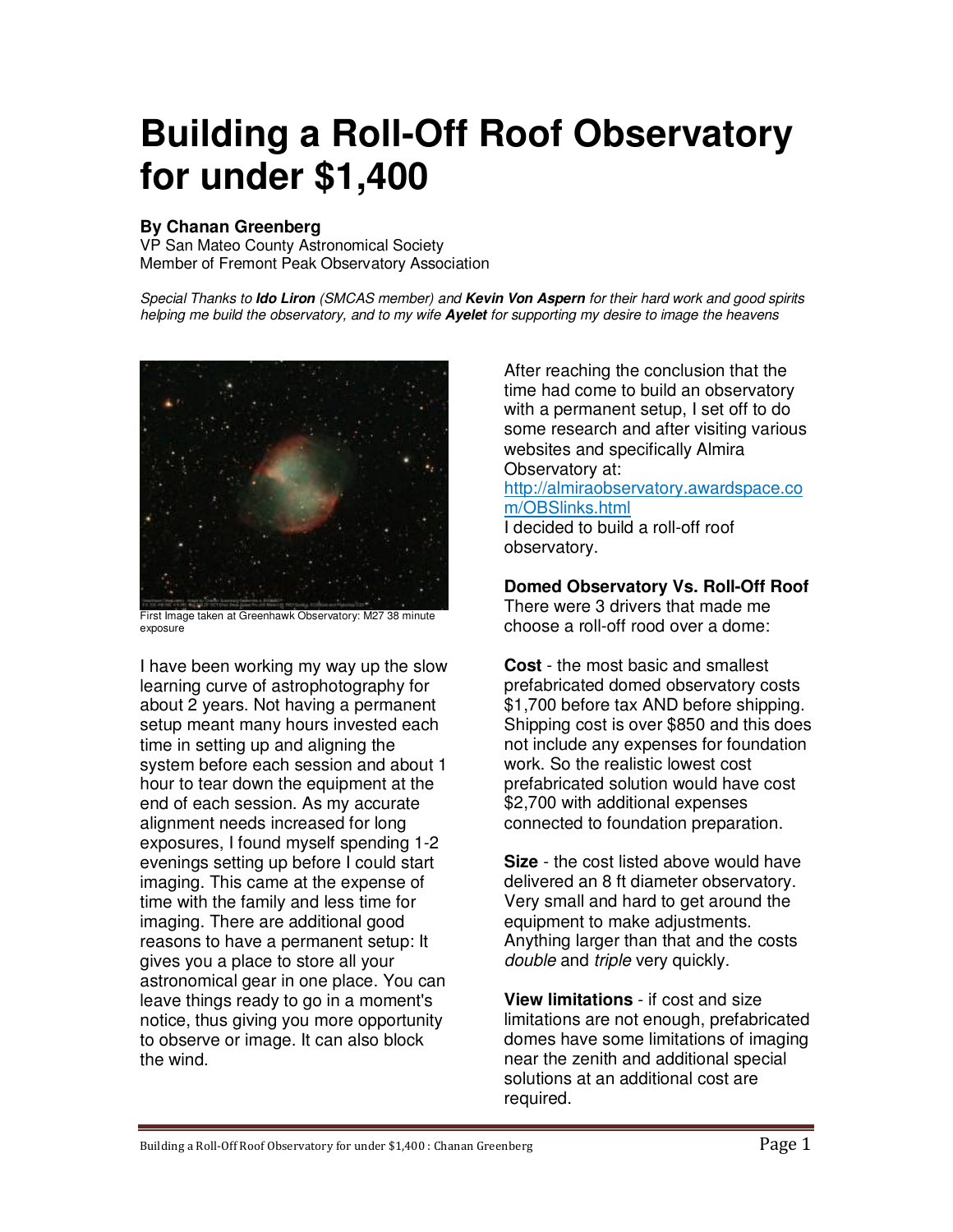**Bottom line**: UV and protection from the elements considerations were outweighed by less bucks, unobstructed view of the sky and larger space - and so a roll-off roof was my preferred option.

#### **Imaging Setup**

Following is a description of the imaging setup I use:

Scope: C-9.25" SCT which I sometimes alternate with an Orion 10" Newtonian

Guiding Scope: Orion 80mm APO refractor also used for wide field imaging

Mount: Orion Atlas EQ-G

Camera: Orion Deep Space Pro

#### **Basic Garden Shed**

I selected the 8 X 10 Arrow vinyl-coated Northfield metal shed (available at Home Depot). The main reason I selected this shed was that it seemed to be the one most commonly used by dozens of other amateurs and it is reasonably priced - \$800 which includes tax, foundation frame and delivery to my house. There are Arrow sheds that go for less but they do not have the vinyl coating which means one needs to paint several coats in order to protect the shed from the elements.



A full 8 X 10 shed compactly packaged

#### **Construction**

Before I go into the details of the construction phases I should point out a few things:

1. I am not an engineer - so careful planning was not top of mind. This meant a lot of on the spot measurements and numerous trips to Home Depot to buy screws, metal angles, aluminum tracks, lumber etc. A little better planning would have probably saved 30% of the time. In spite of the on-the-fly planning the total cost of materials bought to help convert the shed to a roll-off roof observatory were less than \$450 in total. The project lasted 7 days with 85% of the work achieved within 4 days over 2 weekends.

2. You can't do it alone - the initial stages of setting up the foundation, shed walls and handling the roof all require a minimum of 2 people. This is an opportunity to again express my deepest gratitude to Ido Liron and Kevin Von Aspern for their kindness and hard work.

# **Construction phases**

- Foundation
- Corners and Walls
- Internal Wooden Frame and Rails
- Roof Assembly & Conversion
- Final Touches

#### Foundation

We laid down a prefabricated steel foundation that came with the shed, but it seemed rather flimsy and unstable. So we decided to cover it with pea-size gravel and consulted with the pro-desk at Home Depot with regard to how many bags to use. They suggested five bags but they were a little off, **27** bags off! It took 32 bags which weighed 1,440 lbs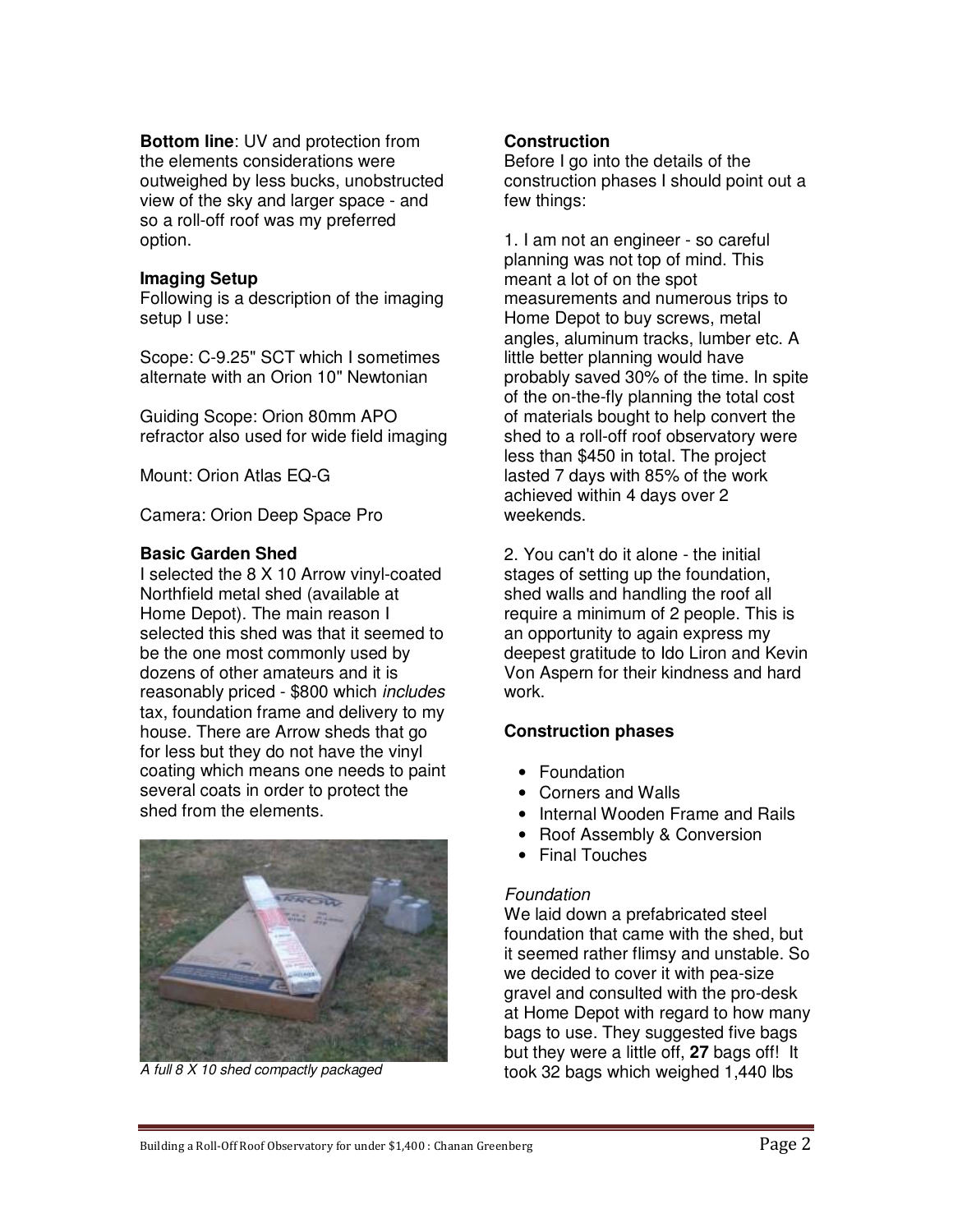and pushed my wife's Honda Odyssey to its limits and then some.



Steel foundation

After covering the foundation, we laid down the treated plywood floor to measure where we should attach it to the foundation and also measure where the tripod legs will be.



Measuring the floor

The plan was to make 3 holes in the floor so that the tripod legs can stand on leveled bricks placed within the foundation to make sure that walking on the shed floor will in no way affect and pass on vibrations to the tripod.



Tripod legs on Floor



The stake located in the hole in the floor shows were the bricks should be placed

Once the measurements were done and the bricks were placed into their designated placed the entire foundation was covered with a nylon cover. I saw this idea on a couple of websites to prevent moisture seeping in. I was not sure if it was necessary but when I came the following morning the nylon below seem to be completely wet, on the side facing the ground - I was sold.



Foundation covered with nylon

# Corners and Walls

This task presented some interesting challenges. The shed walls are perhaps not paper thin but are not much more than that. Which means the slightest bit of wind and they bend. It was impossible to erect one wall and just leave it, all coroners and walls had to go up the same day to assure structural stability.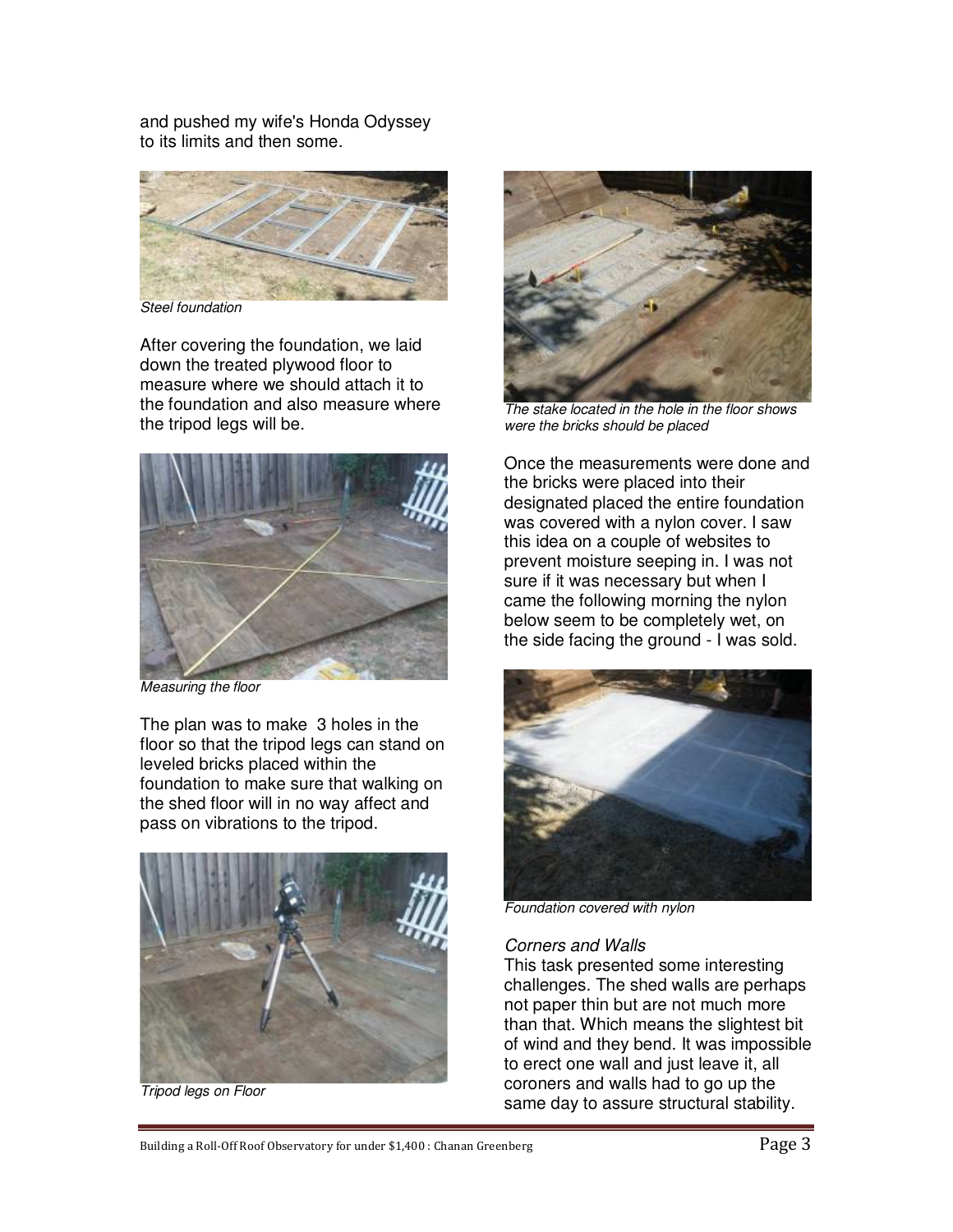So the two recommendations are: never try this on a windy day and if you can use 3 people. Fortunately Ido and I were joined by Kevin who made it all possible and moved things along faster.

Another piece of advice is use a drill for the screws. This shed and its various modifications required close to **1,000** screws, bolts and nuts - doing this manually would not be much fun.

Internal Wooden Frame and Rails After completing the corners, walls and doors we built an internal wooden frame and rails. The internal wooden frame created the structure upon which the roll-off roof will rest. The rails, extending 20 ft out of the shed, will hold the roof as it is rolls off. The additional benefit of the internal wooden frame is that it was attached to the floor and walls adding significant stability to the whole structure. All construction used 4X4 wood for posts and 2X4 for all the rest.



Walls & Internal Wooden Frame and part of the rail extending out of the shed

Additionally we placed aluminum angles on the top of the rails to serve as guides for the roof's wheels.

# Roof Assembly & Conversion

After constructing the roof main beams and frame we attached a 2X4 wooden frame to which we attached the wheels.

After attaching the wheels the remainder of the roof was completed and mounted on top of the rails.



Roof assembly with wheels



Roof almost complete

# Final Touches

While tropical storms do not frequent the south bay area, winds can get strong enough to blow off the roof. So turnbuckles where installed to keep the roof in place. Also, the roof on wheels on top of the internal frame was now elevated about 6 inches above the walls which offered little protection against rain. So a skirt of 1X8 wood was attached to the roof to offer complete protection.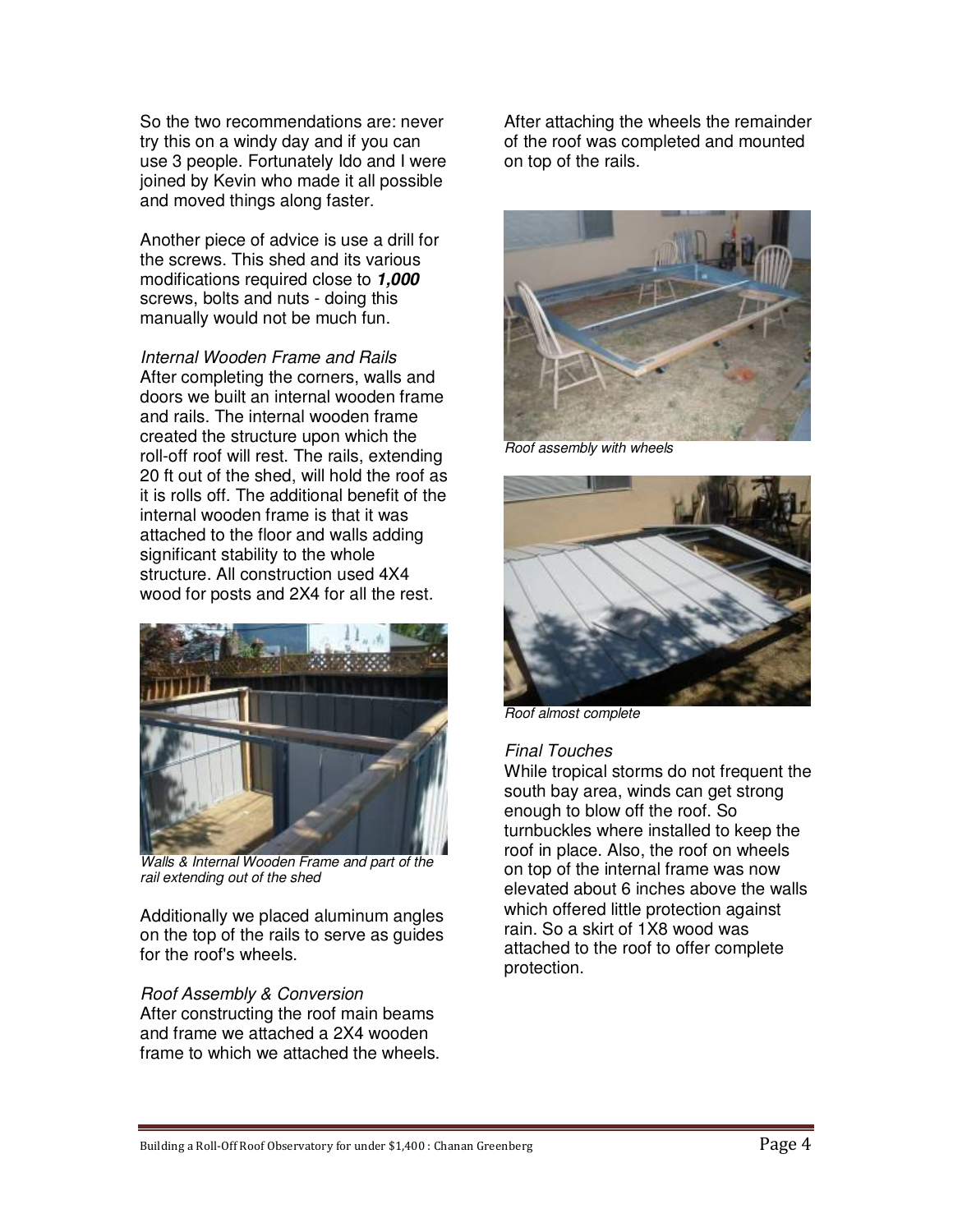

Complete shed with the gap between the roof and the walls



Turnbuckles keep the roof in place



Final Structure with the skirt



Scope assembled in the observatory



A look from above



System on at night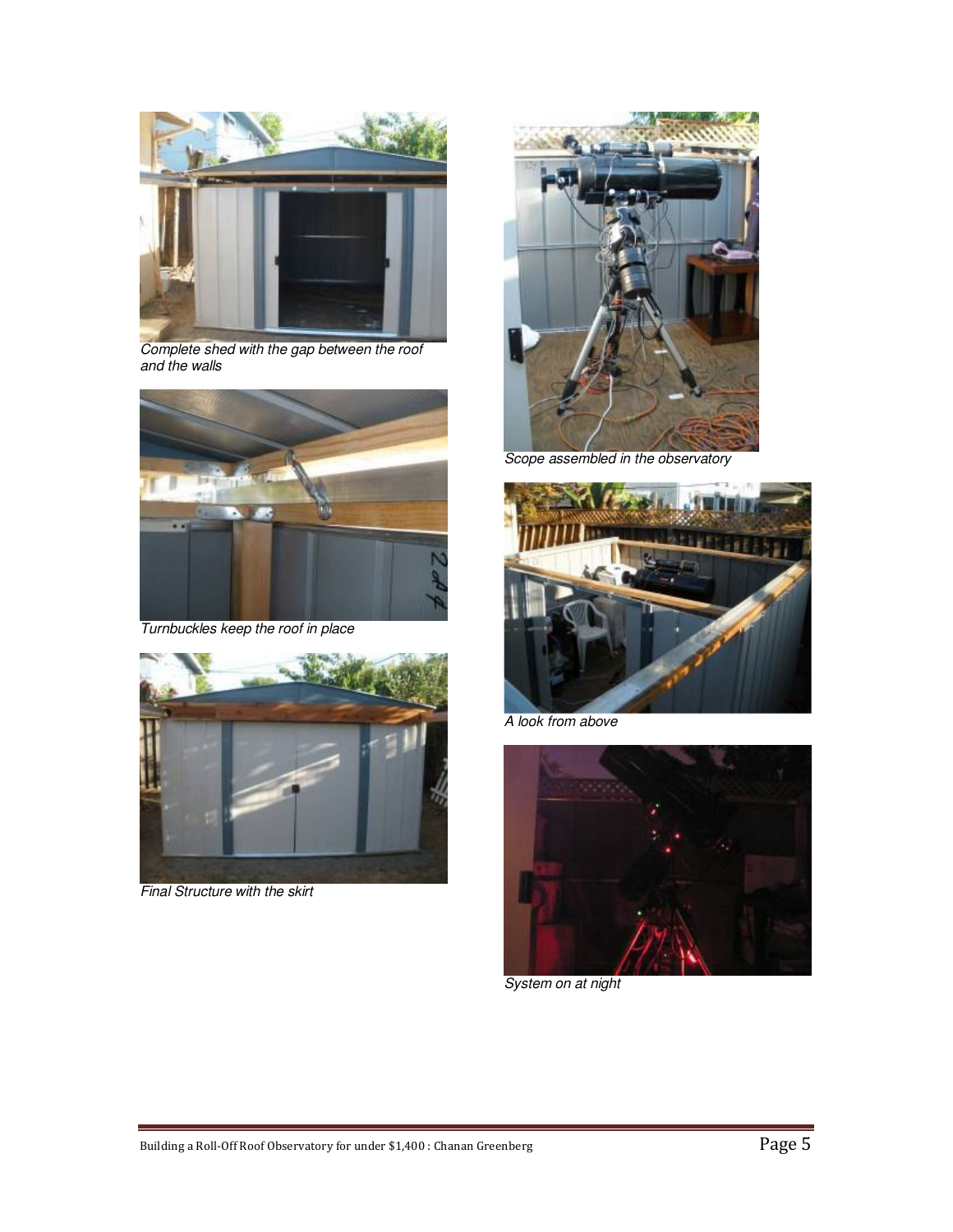#### **Observatory Technical Setup**

After completing the system set-up I ran a PoleAlignMax test to verify polar alignment. Below is the polar plot. While the measurement still shows a 12 arcminute error (that is 0.2 degrees) my Drift Alignment tests showed no drift after 10 minutes so I deemed the results as good enough.



Optical analysis of the scope collimation with CCD Inspector showed a 2.8 arcsecond misalignment which is just slightly above what seeing conditions can cause anyway.

|                      | © CCDInspector Viewer - CCD Ima   _   □ |  |
|----------------------|-----------------------------------------|--|
| Min FWHM:            | 4.32''                                  |  |
| Max FMHM:            | . 4.68″                                 |  |
| Curvature: 18.0%     |                                         |  |
| Tilt in $X:$ $+0.3"$ |                                         |  |
| Tilt in $Y:$ $-0.1"$ |                                         |  |
| Total Tilt: 1% 025°  |                                         |  |
| Collimation: 2.8"    |                                         |  |
| Stars Used:          | 7                                       |  |
|                      |                                         |  |
|                      |                                         |  |
| ШI                   |                                         |  |

Last but not least, a dedicated laptop controls all the equipment. That laptop is on my wireless network and controlled via TeamView (VNC) so I can control the scope, cameras, focusers and guider all from the comfort of my living room. In fact it can be controlled from any place on the planet via the internet.

And so with that, my work was done and the observatory is complete!